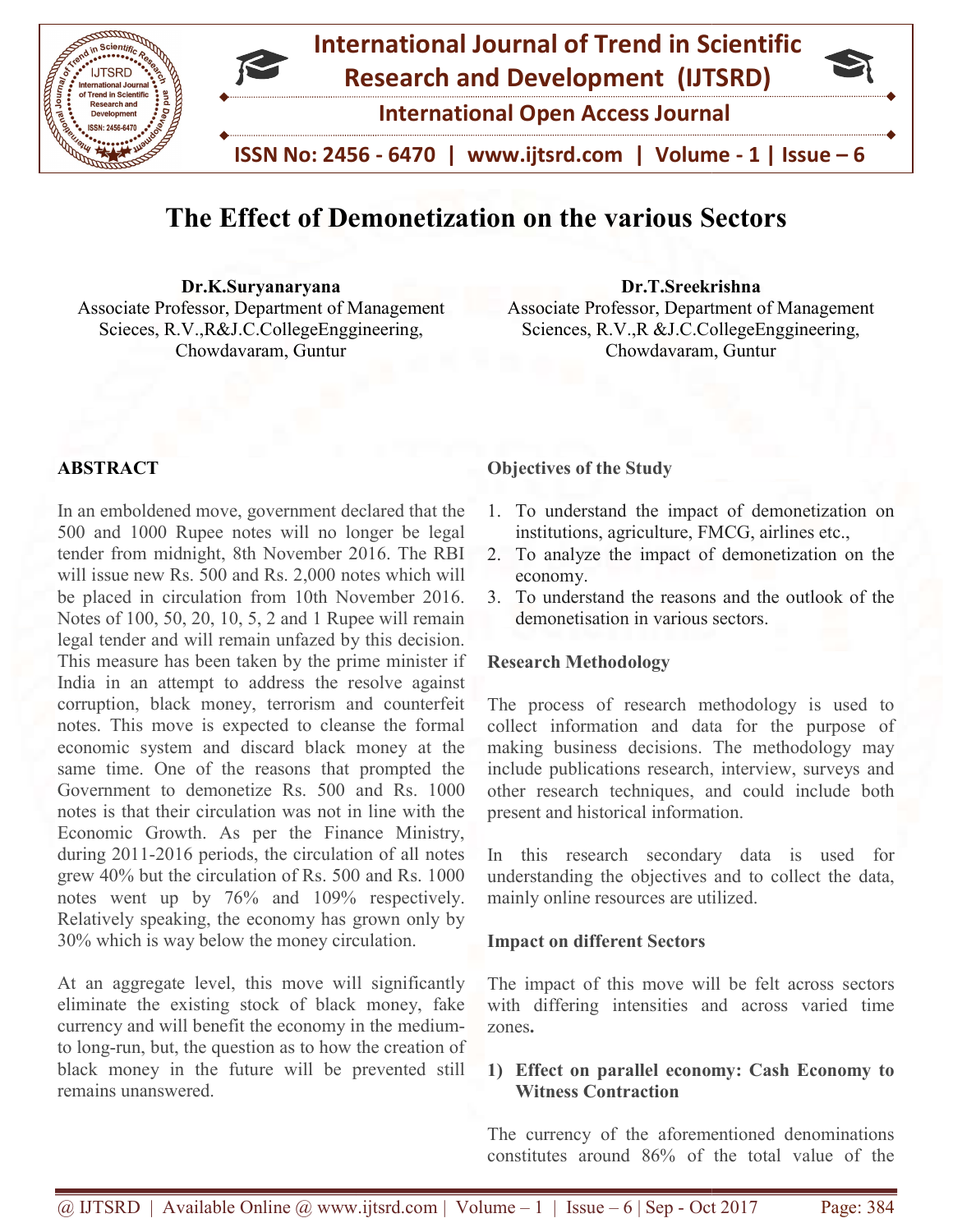#### International Journal of Trend in Scientific Research and Development (IJTSRD) ISSN: 2456-6470

currency in circulation. It is expected to remove black money from the economy as they will be blocked considering the holders will not be in a position to deposit the same in the banks, temporarily halt the circulation of large volumes of counterfeit currency and curb the funding for anti-social elements like smuggling, terrorism, espionage, etc.

# 2) Effect on GDP: Downward Bias to GDP **Growth**

The sudden decline in money supply and simultaneous increase in bank deposits is going to adversely impact consumption demand in the economy in the short term. This, coupled with the adverse impact on real estate and informal sectors may lead to lowering of GDP growth.

The GDP formation could be impacted by this measure, with a reduction in the consumption demand. However, with the recent rise in festivals, demand is expected to offset this fall in an overall impact. Moreover, this expected impact on GDP may not be significant as some of this demand will only be deferred and will re-enter the stream once the cash situation becomes normal.

Lower Money Supply has a Deflationary Effect: With the older 500 and 1000 Rupees notes being scrapped, until the new 500 and 2000 Rupees notes get widely circulated in the market, money supply is expected to be reduced in the short run. Reduction in money supply can also have a deflationary effect in the economy. However, whether the impact of the reduced money supply will lead to deflation or contraction in demand or a mix of both will vary from sector to sector depending on the nature of goods & services. To the extent that black money (which is not counterfeit) does not re-enter the system, reserve money, and eventually, money supply will decrease permanently. However, gradually as the new notes get circulated in the market and the mismatch gets corrected, money supply will pick up speed.

Impact on Bond Markets: Surge in deposits will create more demand for government bonds and other high rated bonds in a situation of demands for credit, leading to lower bond yields especially in the shorter end of the curve. At the same time, a reduction in leakages in systemic liquidity will reduce the scope for open market operation purchases in the coming days. RBI will continue to sterilize excess liquidity

from the banking system to keep the short term rates aligned with the policy rate.

Credit Impact across Sectors: Impact of this policy measure will flow to the economy mainly through the Real Estate sector, which has strong linkages with sectors such as cement and steel and which will turn credit negative in the short-run. A significant impact in the short-run will be on the daily/weekly wage employment in the informal sector. The construction sector has one of the highest employment multipliers. The key segments of the economy where cash transactions play a vital role are real estate, gold and the informal sectors, which may face near term contraction. With more money coming into the banking ambit, deposit growth is likely to improve and positively impact the savings rate. The mediumto long-term gains are likely to outweigh the shortterm pains.

# 3) Effect on Banks

As directed by the Government, the 500 and 1000 Rupee notes, which now cease to be legal tender are to be deposited or exchanged in banks (subject to certain limits). This will automatically lead to more amounts being deposited in Savings and Current Accounts of commercial banks. This, in turn, will enhance the liquidity position of the banks, which will be later utilized further for lending purposes. However, to the extent that households have held on to these funds for emergency purposes, there are expected to be withdrawals at the second stage.

Development of Online Transactions and alternative modes of payment: With cash transactions facing a reduction, alternative forms of payment will see a surge in demand. Digital transaction systems, E wallets and apps, online transactions using E banking, usage of Plastic money (Debit and Credit Cards), etc. will definitely see substantial increases in demand. This should eventually lead to strengthening of such systems and the infrastructures required.

 Bank Deposit Rates to Soften: A large amount of cash in circulation to be brought within the purview of the formal banking system by way of deposits. This is structurally positive for banks, as part of this cash gets deposited as current account and savings account (CASA) deposits, reducing banks dependence on higher cost borrowing. Deposit deployment remains a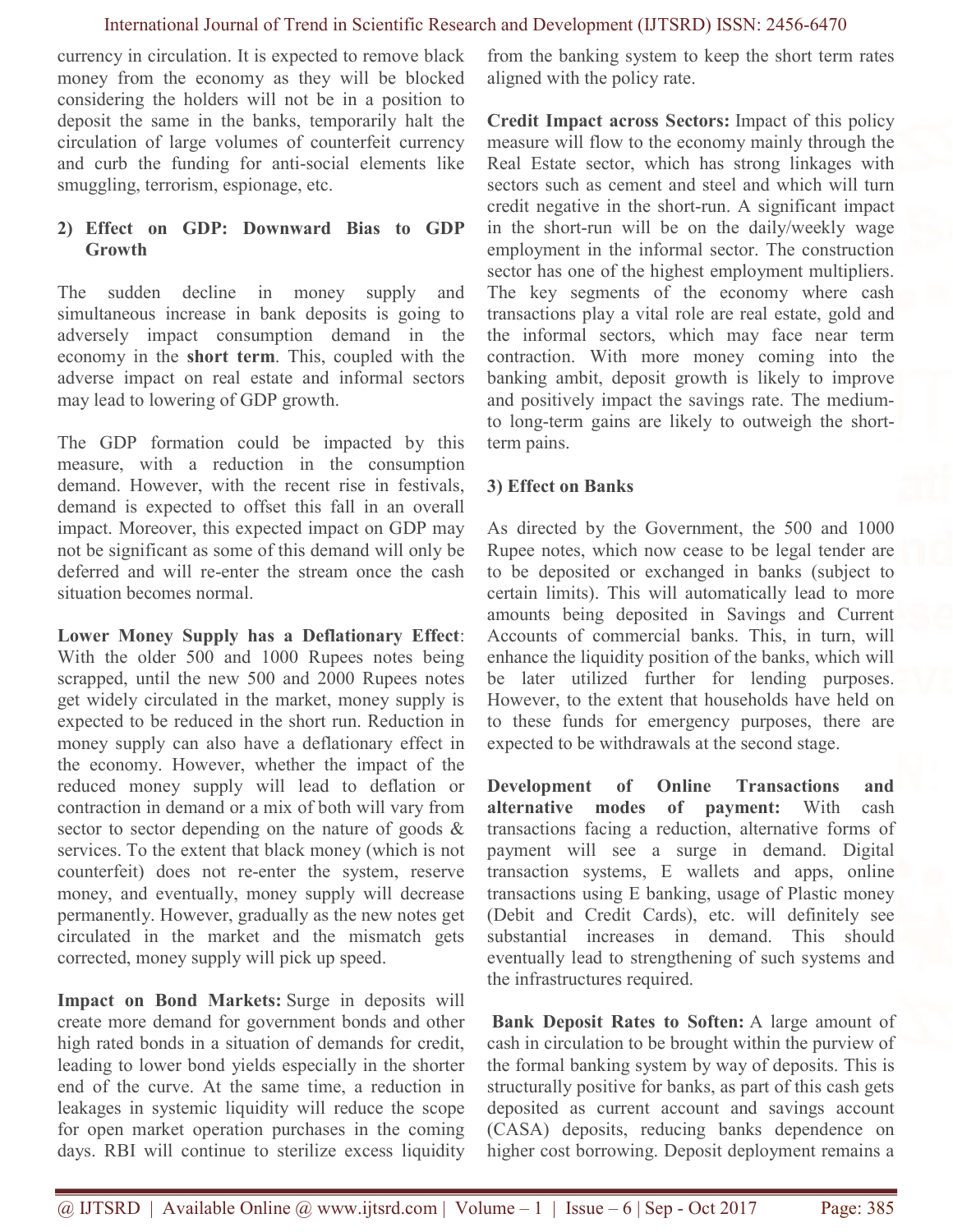### International Journal of Trend in Scientific Research and Development (IJTSRD) ISSN: 2456-6470

challenge in the short to medium term due to the current tepid demand for credit, subsequently pushing deposit rates lower.

NBFC's Asset Quality Faces Pressure: The asset quality of Retail Asset Lenders, especially NBFC's which have developed expertise in the credit assessment of the informal segment and have built models around it to stay under pressure in the short term. Within NBFC's, asset quality of lenders with a large dependence on cash collection remain vulnerable in the short term. In the longer term the implications could be a risk profile shift for the NBFCs, as the stronger borrower profile could potentially migrate to banks. Across the medium term, the demand for real estate, especially in the secondary market i.e. Resale Transaction and Tier-II cities where the cash component, as a proportion of transaction is significant could face a slowdown. This trickle-down effect could encompass the entire real estate sector putting pressure on the demand itself. This could adversely impact NBFC's & housing financers with a large proportion of exposure Mortgage built with a self-employed customer profile. We believe that Micro Finance Institutions and Small Finance Banks (SFB's) may not be significantly impacted in the long term, considering that the cash flows of the borrower segment are usually in the smaller denomination. However, there could be near term disruptions in the collection cycles along with a spike in over dues, which could put their liquidity strengths and the disbursal cycles under pressure.

Investment in Financial Products: Investors in the short term will now believe that Cash is not the safest asset and there is little point in hoarding it. This will shift them from physical asset to financial assets where returns are also higher

# 3) Impact on Consumption Sectors

Agreement Cost of Real Estate May Rise: The real estate demand from end users is unlikely to be impacted, since a majority of them are backed by funding from bank loans. Demand from investors for real estate however may come down since in some cases, investors prefer cash transactions. If the proportion of earlier transactions in the real estate sector, which were allegedly done through partial cash payment reduces, the registered prices for real estate will go up. We expect the supply of real estate in the secondary market, which is strongly rumored to have a large cash component involved, to suffer in the short term, which may in turn improve demand for residential real estate in the primary market.

In the medium term, the prices in this sector could regain on many fronts as developers rebalance their prices (probably charging more on cheque payment).

Used car Sales May Fall: Sales of vehicles in the second hand market for original equipment manufacturers will get impacted, which will cause a ripple effect on New Car sales, as buyers will not be able to dispose of their old vehicles easily.

Slowdown in Discretionary Spending to Hurt Consumer Durable Sales: Sales of White Goods like TV, Refrigerator & Washing Machine could slump as much as 70% as a good portion of the market is driven by Cash. This may continue for next Six Months till the dust settles down and there is adequate circulation of the new currencies.

Prices are expected to fall only marginally, due to moderation in demand, as use of cards and cheques could compensate for some purchases.

High End Retail Demand to fall: The impact on high end fashion retail and luxury goods to be more pronounced as discretionary demand in this segment will be curtailed. In case of Quick Service Restaurants, although 60%-70% of the transactions are currently in cash, the impact is likely to be moderate due to the low ticket size of purchases and high likelihood of patrons adapting to plastic money. We expect a limited impact to be caused on the food and grocery retail sub-segment, given the nondiscretionary nature of purchases in this segment, since the buying cycle for the current month would have been largely influenced.

Private Educational Institutions: Since Private Educational Institutions take huge amounts of donations in Cash which is 40 % to 50%, we expect that this move will impact the Private Education Institutions receipts.

Medical Institutions (Both Hospitals & Medical Colleges): Again, as Medical Institutions like Hospitals and Colleges take huge amounts of donations in Cash which are more than 100 % of fees, we can keep on expecting that this move will impact not only the admissions but also the receipts.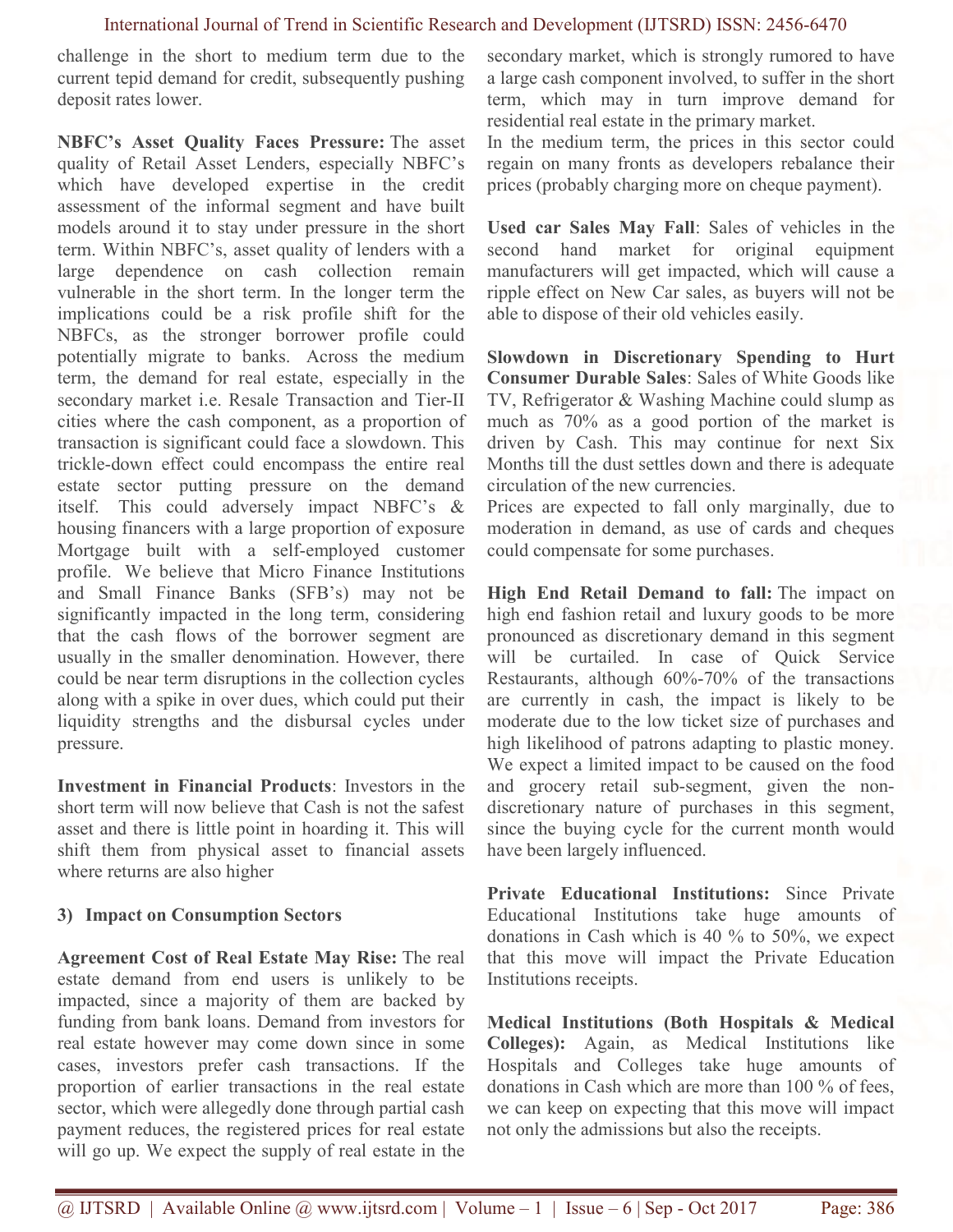#### International Journal of Trend in Scientific Research and Development (IJTSRD) ISSN: 2456-6470

 Political Parties: Elections & Political Parties are major sources of Black Money transactions. Most of the funding of National Political Parties is in Cash which is 40% to 50%, and when it comes to Regional Parties it goes upto 50% to 60%. The sources of more than 90% of such funds are never disclosed. Candidates as well as their donors even the Political Parties will feel cash strapped. An assembly seat candidate spent on an average Rs. 4-5 Crores on Campaigning that is likely to go down drastically.

This is going to cause huge craters on their funding and will reduce their funds drastically. It is going to deal a major blow to political parties fattening their coffers with cash contributions in anticipation of high stakes electoral battles in UP, Punjab, Uttarakhand, Goa and Manipur. This stroke is bound to leave big players hamstrung and suddenly resource-poor.

#### 4) Effect on various economic entities

The key segments of the economy where cash transactions play a vital role are real estate / construction, gold and the informal sectors as such. The role of cash transactions in case of real estate and gold is mostly dubious, however in case of the informal sectors it is the lifeline. For example, small and marginal farmers in the fruits and vegetables category typically require off-loading of their produce in the local Mandi in cash and could see an immediate impact. A sudden demonetization will adversely impact this segment of the economy and it will witness immediate contraction, though this impact will diminish over time.With cash transactions lowering in the short run, until the new notes are naturalized widely into circulation, certain sections of the society could face short term disruptions in facilitation of their transactions. These sections are:

- $\triangleright$  Agriculture and related sectors
- $\triangleright$  Small traders
- $\triangleright$  SME
- $\triangleright$  Services Sectors
- $\triangleright$  Households
- $\triangleright$  Professionals like doctors, carpenters, utility service providers, etc.
- $\triangleright$  Retail outlets

The nature, frequency and amounts of the commercial transactions involved within these sections of the economy necessitate cash transactions on a more frequent basis. Thus, these segments are expected to have the most significant impact post this demonetization process and the introduction of new notes in circulation.

- $\triangleright$  Since most of the Rural Economy is based on Cash, it's going to impact the Rural Economy
- $\triangleright$  Sectors with a sizeable magnitude of Cash transactions such as Real Estate, Construction, Jewellery, high-end retail, White Goods and travel & tourism are expected to adversely affect.
- $\triangleright$  It will push the economy because of flow of more money into the banking system.
- $\triangleright$  In the long term, the economy will benefit from the reduction of the black money, which will lead to higher tax collection, better business environment, less corruption & transparency. It will improve the situation of Fiscal Deficit of the Country and hence reduce the fiscal deficit.

# 5) Impact on the rights of individual citizens

One problem with a cost-benefit approach is that, unless it is done very carefully, it can justify inflicting a great deal of pain upon innocent people just so that society in the aggregate can benefit. Even when done carefully, it is still based on the utilitarian assumption that as long as a decision is beneficial in the aggregate, it can be justified. This aggregate net benefit is a necessary condition for a decision, but is it a sufficient condition. In a totalitarian system, where individual identity is subsumed under the collective good, aggregate benefit is both a necessary and sufficient condition. However, in a democratic republic, individual rights and duties provide the foundations on which democratic self-government is established and sustained. Civil and economic rights must be preserved, even in face of aggregate societal benefits. For example, a poor person may not contribute much to the GDP, but is still a citizen who has a piece of the constituent power that established the state in the first place. Any consideration of costs and benefits must be over and above an understanding of the rights of individuals that cannot be taken away.

The decision to discontinue the Rs. 500 and Rs. 1000 notes is harmful for the economic liberties of citizens. For weeks, their ability to conduct their economic lives has been severely disrupted. Money is of no use if one cannot use it when one needs to. By restricting withdrawals from banks, which is a decision of questionable legality, and by limiting exchange of notes, people have been deprived of using their hardearned money when they need it. Because of the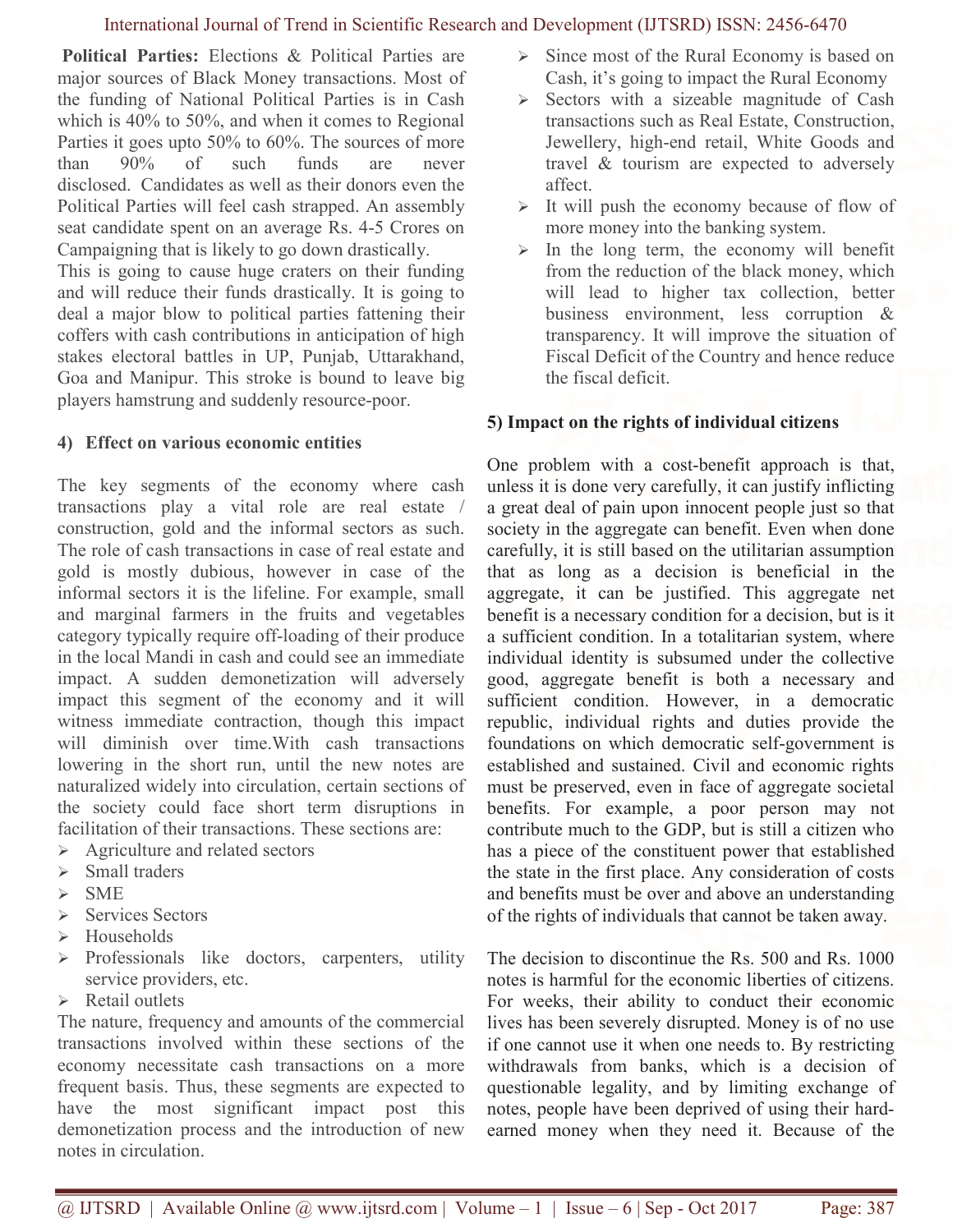restrictions, some may be forced to take losses even on their hard-earned money.

The decision has led to considerable problems for people who needed cash for an emergency, for a preplanned social event, or for other legitimate purposes. This is an insulting way to treat citizens, and potentially infringes upon their other rights. Their ability to take care of their health, to move across the country, to practice their profession, etc, are affected by this abrupt decision. Many of these impacts are not fully captured in a simple cost-benefit analysis.

# 6) Impact on institutions

Institutions are not just their buildings, people or statutory powers. They are ideas that exist in the minds of people. The RBI has earned its credibility over more than 80 years, maintaining an image of an independent organisation that values integrity. There are criticisms of the RBI that it may have become hostage to its own success, and now stands in the way of India's progress in macroeconomics and finance. However, its legitimacy and integrity have almost never been questioned. Now, the same institution has been placed in a very difficult position.The way this decision was presented and is being implemented, there is cause to suspect that institutional distinctions were ignored, except as mere formalities. The government's messaging is not helping the matter. Some in the government are crediting its leadership for the idea, while others are saying that it was the RBI's idea. Communications about all matters are centralised at the ministry of finance, even regarding matters in the RBI's jurisdiction. This episode is harmful to the efforts to portray the RBI as an independent central bank. Add to all this the drama around badly printed notes, faulty drafting of notifications, and poor communications from the central bank, and we may have the beginning of the end of an institution's credibility.

Four decades later, the capitulation of the judiciary during the Emergency still looms large in our imagination of that institution's ability to protect our rights in our darkest hours. This note ban episode threatens to similarly cast a long shadow upon macroeconomic and financial policy in India. This episode indicates the limitations of legal protections such as statutory independence, job security under Article 311 of the constitution, etc. The vaunted checks and balances appear to be inadequate. The constitutional design of dividing power and vesting it in multiple institutions has been revealed to have severe limitations in practice, especially when a powerful government sets its mind to do something. Another long-term institutional impact of this decision would be seen in the increase in the draconian powers of tax authorities. The nature of power of tax authorities is such that effectiveness can only be achieved by a complex system of accountability. Maximising revenue is not necessarily the best objective, as it may lead to abuse of power. The recent announcements seem to suggest that the tax department, especially their enforcement officials, will be given a carte blanche to go after depositors of cash. Since this is a high priority for government, they might err on the side of excess. Some may abuse their powers for personal gains. The damage to the institution would be lasting, and it might take a long time to restore a sense of balance and accountability.

The following table 1 shows the impact of demonetization on various sectors and the reasons of the impact and the outlook.

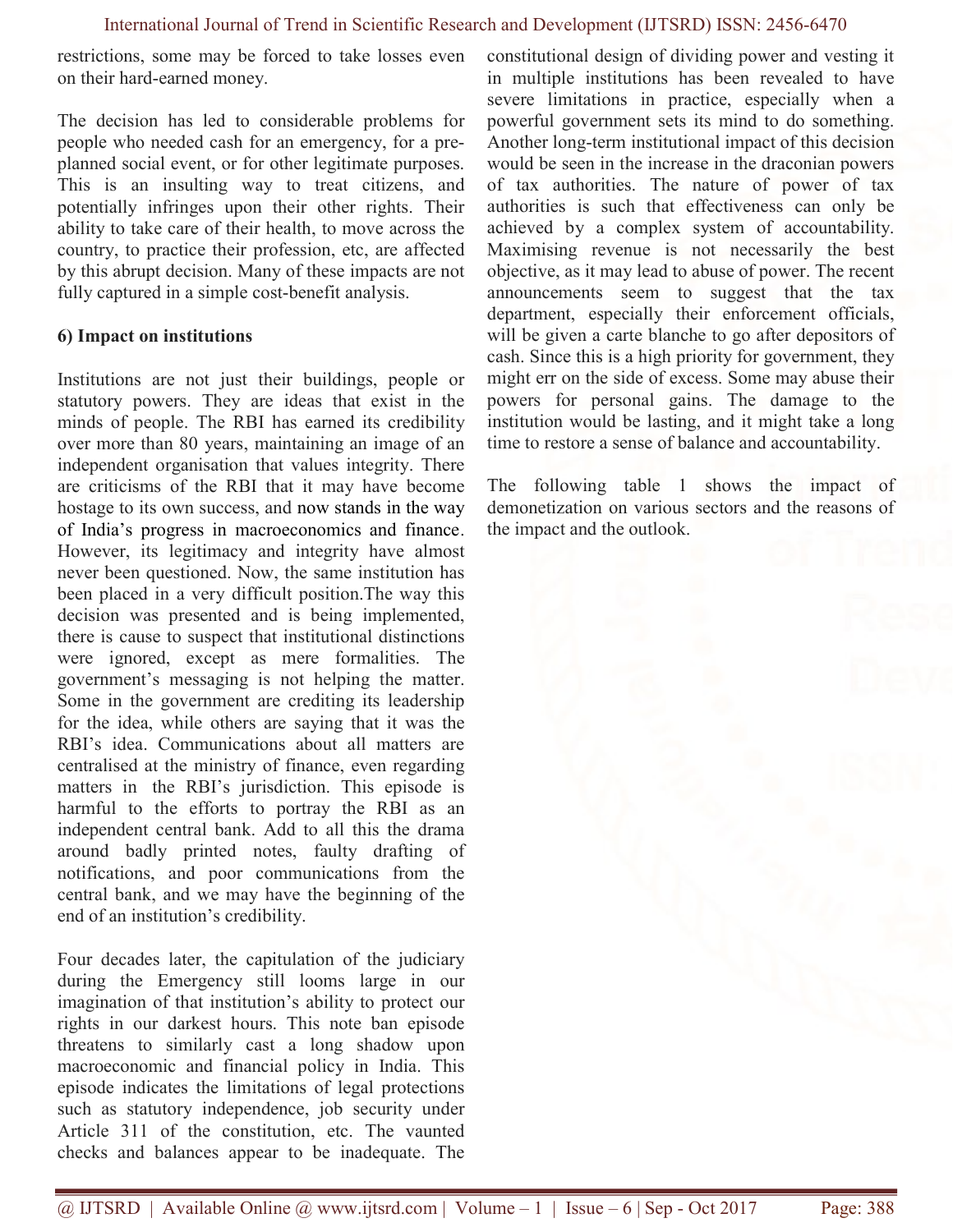# Table 1

# Sector Wise Analysis of Demonetization

| <b>SECTOR</b>                                                                                          | <b>REASONS</b>                                                                                                                                                                                                                                                                                                                                                                                                                                                                                                                                                                                                                      | <b>OUTLOOK</b>                                                                                                                                                                                                                                                                                                                          |
|--------------------------------------------------------------------------------------------------------|-------------------------------------------------------------------------------------------------------------------------------------------------------------------------------------------------------------------------------------------------------------------------------------------------------------------------------------------------------------------------------------------------------------------------------------------------------------------------------------------------------------------------------------------------------------------------------------------------------------------------------------|-----------------------------------------------------------------------------------------------------------------------------------------------------------------------------------------------------------------------------------------------------------------------------------------------------------------------------------------|
| <b>REAL ESTATE</b><br><b>IMPACT:</b><br><b>NEGATIVE</b>                                                | Developers and consultants say that home<br>sales have slowed down significantly as<br>consumers defer home purchases. Land<br>transactions are at a standstill. Developers<br>have deferred launches of premium projects<br>while prices of land and properties,<br>particularly luxury homes, are likely to drop<br>in the next 3-6 months. Even secondary<br>(resale) property markets sales have dropped<br>by 50%, say brokers and analysts.                                                                                                                                                                                   | : While the short-term impact is negative,<br>developers expect things to return to<br>normal over the course of the fiscal year.<br>Some are hoping that rate cuts in the<br>coming months would boost home sales.                                                                                                                     |
| <b>BANKS</b><br><b>IMPACT:</b> Mixed<br>short-term,<br>over<br>neutral to positive<br>in the long term | A big surge in low-cost deposits will help<br>banks in the short-term. It means lower cost<br>of funds and better margins. The rise in<br>balance sheet size will also help when credit<br>growth picks up. As yields fall, owing to<br>excess liquidity, banks stand to book<br>treasury gains too. However, on the flip<br>side, loan disbursements are stagnating.<br>With production estimates reduced, there is<br>no need for working capital either. Lenders<br>will be hard pressed to find incremental<br>credit demand even during the busiest of the<br>seasons. And asset quality could worsen as<br>the economy slows. | Non-interest income for banks<br>would<br>increase, but asset quality and credit<br>growth will be hit in the short-term. Over<br>the long term, demonetisation should<br>benefit banks because they will likely<br>attract a disproportionate share of savings<br>and see greater fee income from electronic<br>payment opportunities. |
| <b>CONSUMER</b><br><b>PACKAGED</b><br><b>GOODS:</b><br><b>IMPACT:</b><br>Negative                      | Consumers have cut back on discretionary<br>spending. The whole business has been hit<br>because it is largely dependent on cash. The<br>traditional trade has been hit hard, especially<br>wholesalers<br>and kirana<br>stores<br>where<br>transactions are largely in cash. Still, things<br>are recovering; sales are now down only 20-<br>25% on a year-on-year basis compared to<br>50% in the first week after the note ban.<br>Rural sales have been hit more                                                                                                                                                                | Third quarter numbers for packaged<br>consumer goods sellers will be severely hit,<br>despite the wedding and holiday season. In<br>the long term, things should bounce back<br>as the economy is re-monetized, and firms<br>lower in the supply chain too move to non-<br>cash payments.                                               |
| <b>AIRLINES</b><br><b>IMPACT:</b><br>Negative                                                          | There has been a significant impact on<br>inbound travel. Some airlines have seen<br>bookings go down by about 16% in the<br>week after demonetisation compared to the<br>one before that. Discretionary travel has<br>been the worst hit. Poor sales have forced all<br>airlines to bring forward their airfare sales—<br>usually reserved for the low season starting                                                                                                                                                                                                                                                             | Because fuel prices have been low, airlines<br>have been able to fill seats by offering<br>cheaper fares but the real impact of<br>demonetization<br>will<br>visible<br>be<br>1n<br>December, January and February when the<br>final revenue and traffic numbers are<br>released.                                                       |